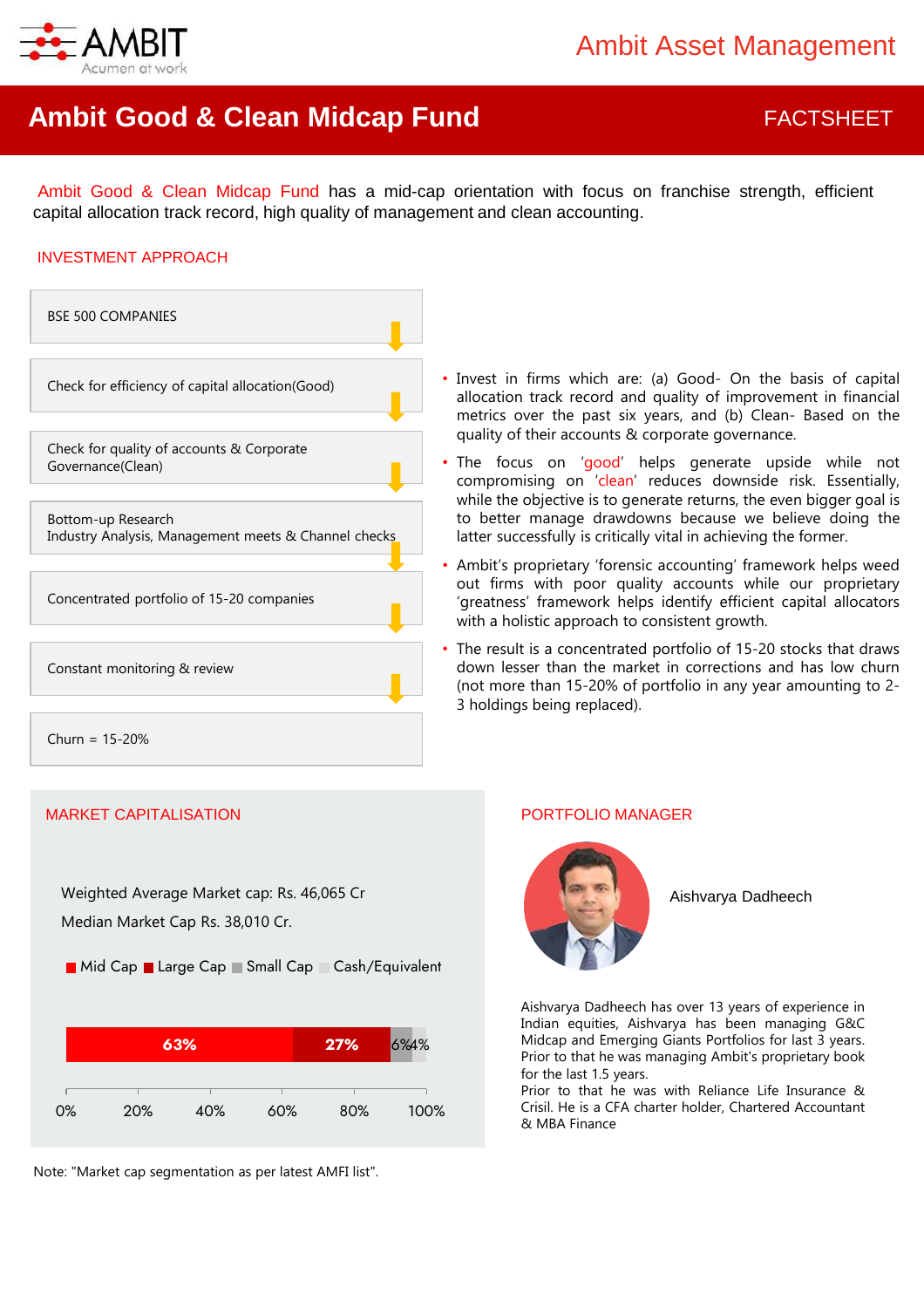# Ambit Asset Management



### SECTOR WISE HOLDINGS

#### MONTHLY NAV SINCE INCEPTION



**Top 5 Holdings**: P I Industries Ltd, Tvs Motor Company Ltd, Laurus Labs Ltd, Kajaria Ceramics Ltd, Aavas Financiers Ltd

### PORTFOLIO STATISTICS

|                                | PE.         | RoE         | <b>Risk Ratios</b> |             |              |       |                                |
|--------------------------------|-------------|-------------|--------------------|-------------|--------------|-------|--------------------------------|
| <b>Particulars</b>             | <b>FY22</b> | <b>FY22</b> | Std. Dev.          | <b>Beta</b> | Sharpe Ratio | Alpha | Max Monthly<br><b>Drawdown</b> |
| Ambit Good & Clean Midcap Fund | 40.6x       | 19.4%       | 18.4%              | 0.8         | 0.4          | 2.3%  | $-29.8%$                       |
| Nifty Midcap                   | 20.2x       | 8.4%        | 22.0%              |             | 0.2          |       | -44.6%                         |

#### PERFORMANCE (%)

| Returns as on 31 <sup>st</sup> May22 | 1M       | 3M       | 6M      | 1Y      | <b>2Y</b> | <b>3Y</b> | -5Y      | 7Y       | Since<br>Inception* |
|--------------------------------------|----------|----------|---------|---------|-----------|-----------|----------|----------|---------------------|
| Ambit Good & Clean Midcap Fund       | $-4.0\%$ | $-1.6\%$ | $-2.6%$ | 3.8%    | 33.6%     | 13.1%     | 13.7%    | 14.0%    | 13.3%               |
| NIFTY Midcap 100                     | $-5.3%$  | 0.2%     | $-4.6%$ | $9.7\%$ | 46.0%     | 16.4%     | $10.1\%$ | 11.5%    | 11.0%               |
| NIFTY 50                             | $-3.0\%$ | $-1.2%$  | $-2.3%$ | 6.4%    | 31.6%     | 11.6%     | 11.5%    | $10.1\%$ | 9.2%                |
| Peers Average (Midcap MFs)           | $-5.6\%$ | $-1.3%$  | $-5.1%$ | 11.3%   | 41.5%     | 16.9%     | 11.4%    | 12.2%    | 11.7%               |

### CALENDAR YEAR RETURNS (%)



\*Inception Date = 12-Mar-15; Returns as of 31st May, 2022; Returns above 1 year are annualized and all returns are net of fees and expenses